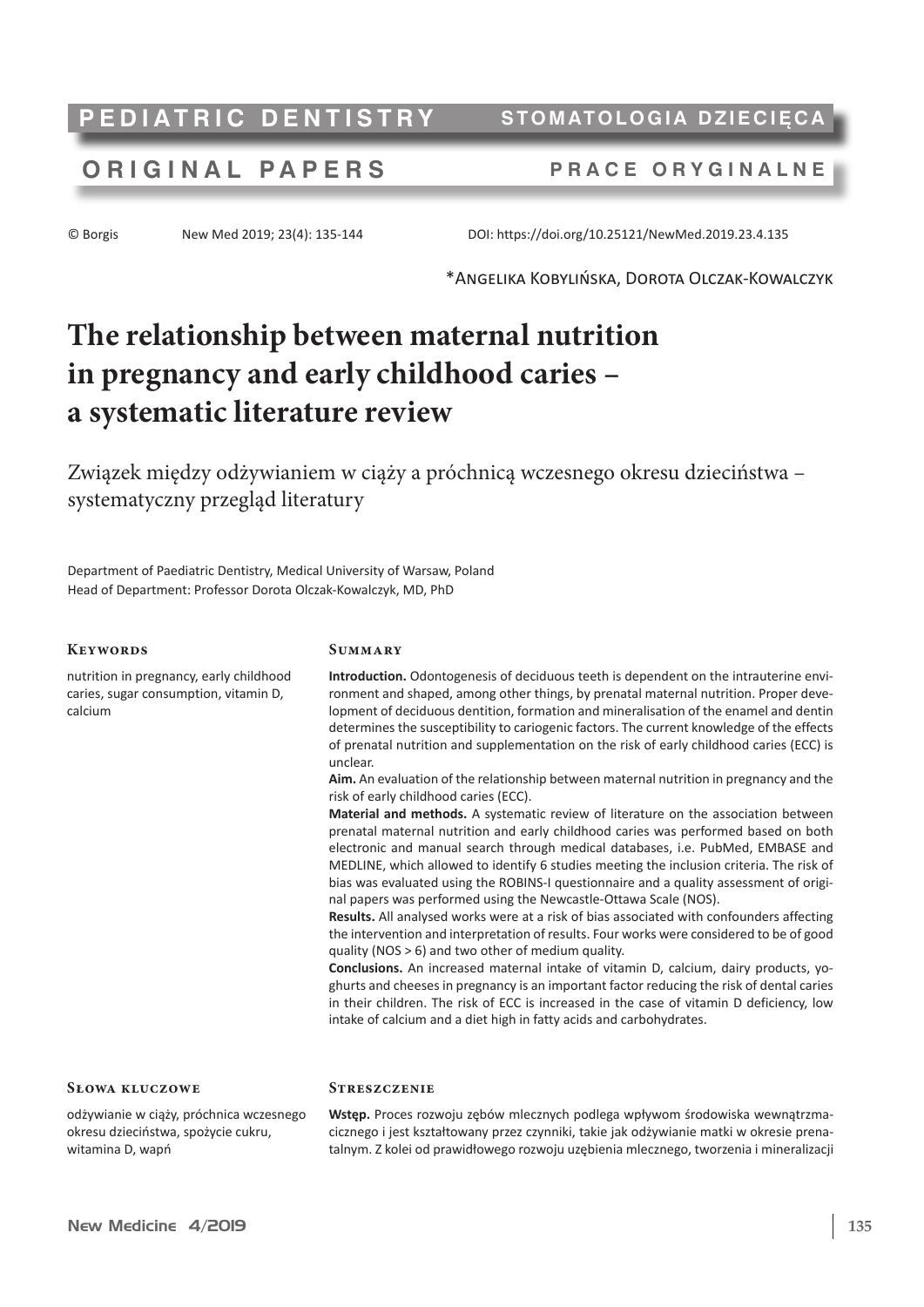szkliwa i zębiny zależy podatność na czynniki próchnicotwórcze. Obecny stan wiedzy dotyczącej wpływu odżywiania i suplementacji w ciąży na ryzyko wystąpienia próchnicy wczesnego okresu dzieciństwa (ang. *early childhood caries* – ECC) pozostaje niejasny. **Cel pracy.** Ocena związku między odżywianiem w ciąży a ryzykiem wystąpienia próchnicy wczesnego okresu dzieciństwa.

**Materiał i metody.** Przeprowadzono systematyczny przegląd literatury dotyczącej związku między odżywianiem w czasie ciąży a próchnicą wczesnego okresu dzieciństwa w oparciu zarówno o elektroniczne, jak i manualne przeszukiwanie medycznych baz danych, takich jak: PubMed, EMBASE i MEDLINE, co pozwoliło zidentyfikować 6 badań spełniających kryteria włączenia. Do oceny ryzyka wystąpienia błędów systematycznych wykorzystano kwestionariusz ROBINS-I, natomiast do oceny jakości prac oryginalnych wykorzystano skalę Newcastle-Ottawa (Newcastle-Ottawa Scale – NOS).

**Wyniki.** Wszystkie analizowane prace były obarczone ryzykiem błędu wynikającym z obecności czynników zakłócających, wpływających na interwencję i interpretację wyników. Jakość czterech badań oceniono jako dobrą (NOS > 6), natomiast dwóch pozostałych jako średnią.

**Wnioski.** Zwiększone spożycie witaminy D, wapnia, produktów mlecznych, jogurtów i serów przez kobietę w trakcie ciąży stanowi istotny czynnik obniżający ryzyko wystąpienia próchnicy u dziecka. Niedobór witaminy D, niskie spożycie wapnia oraz dieta bogata w kwasy tłuszczowe i węglowodany zwiększają ryzyko wystąpienia próchnicy wczesnego okresu dzieciństwa.

### **INTRODUCTION**

Deciduous odontogenesis begins already during foetal life. Once the deciduous crowns are fully developed in the first year of life and the mineralisation process is completed at the time of tooth eruption, the enamel shows structural stability and is not subject to metabolic processes. Therefore, the intrauterine environment, which is shaped, among other things, by prenatal maternal nutrition, is a key factor determining proper development of deciduous dentition, formation and mineralisation of the enamel and dentin, and thus susceptibility to cariogenic factors (1). The current knowledge of the effects of prenatal nutrition and supplementation on the risk of early childhood caries (ECC) is unknown. Low vitamin D levels in pregnancy were considered to be associated with reduced foetal weight (< 10 percentile), preterm birth, adverse effects on the development of the child's skeletal system and dental tissues as well as an increased risk of infectious diseases (2). Maternal hypovitaminosis (25(OH)D < 20 ng/mL or < 50 nmol/L) is an important risk factor for abnormalities in the newborn. The levels of 1,25-dihydroxyvitamin D (1,25[OH]<sub>2</sub>D) increase in early pregnancy and are doubled in the third trimester to cover the calcium needs of the foetus during skeletal development. Karras et al. suggest that this is also associated with the physiological adaptation of the immune system to maintain the pregnancy (3). Vitamin D supplementation in pregnancy increases both umbilical cord and neonatal blood levels of this vitamin (4, 5). However, Galthen-Sørensen et al. found no evidence to support the relationship between maternal 25(OH)D levels and

skeletal development in the child based on a systematic literature review (5 observational studies) (6).

The literature describes a relationship between A- and D-hypovitaminosis and an increased risk of mineralisation disorders and enamel hypoplasia in a child, which are the risk factors for ECC (7-9). Low maternal dietary intake of calcium is considered to be associated with the so-called foetal programming in terms of, among other things, hypertension, altered lipid profile, obesity and insulin resistance (10-14). High maternal levels of carbohydrates, free fatty acids and amino acids may lead to a permanent change in appetite control, neuroendocrine function and impaired energy metabolism (developmental overnutrition hypothesis) in the foetus, leading to obesity in later life (15). The lack of appetite control in a child may promote the development of improper eating habits, such as increased frequency of meals. Furthermore, mothers who consume large amounts of carbohydrates are more likely to offer diet high in sugars to their children (16). The PICO (Patients Intervention Comparison Outcome) question was as follows: does high dietary intake of protein and calcium and low dietary intake of sugars or prenatal vitamin supplementation affect the risk of dental caries in children aged up to 71 months compared to low protein/calcium intake and high sugar intake or the lack of supplementation?

#### **Aim**

The aim of the study was to evaluate the relationship between nutrition and vitamin supplementation in pregnancy and early childhood caries basing on a systematic review of literature.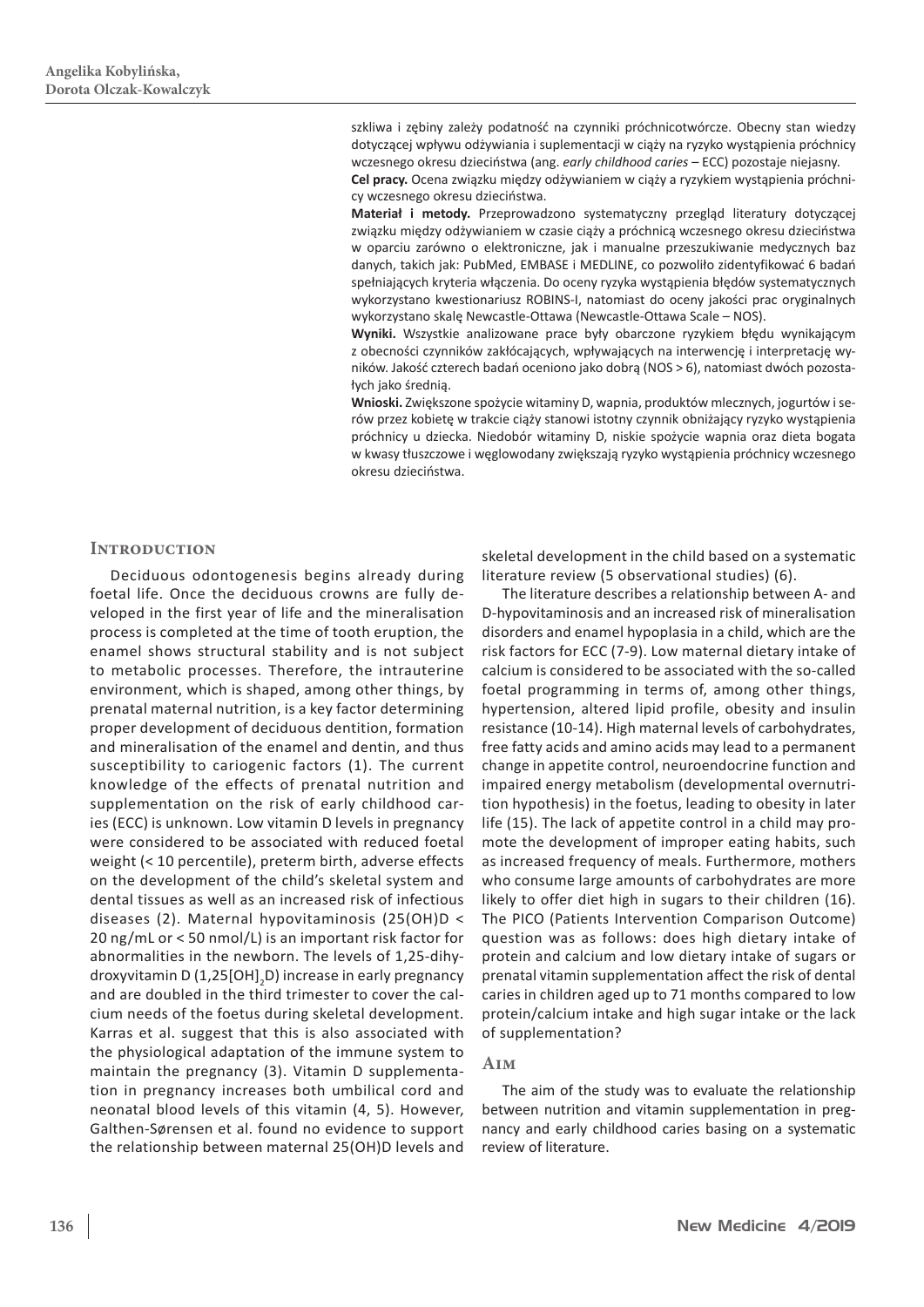#### **Material and methods**

#### **Search strategy**

Medical databases, i.e. PubMed, MEDLINE and EM-BASE, were searched through for prenatal nutrition and supplementation as an exposure (I), using the following key terms: "prenatal vitamin" OR "dairy products" OR "protein deficiency" OR "calcium" OR "nutrition status" OR "intake of sugar" OR "sugar consumption" OR "vitamin" combined with: "prenatal\*" OR "pregnancy" OR

"pregnant women" OR "pregnant", and the development of ECC as an effect (O) (searched terms: "early childhood caries" OR "dental caries"), in accordance with the PRISMA (Preferred Reporting Items for Systematic Reviews and Meta-Analyses) protocol (17), which allowed to identify 5 studies meeting the inclusion criteria. A total of 6 studies were included in the review following an additional, manual search through the cited literature. The search strategy and the inclusion/exclusion criteria are presented in table 1 and figure 1.

#### **Tab. 1.** Search strategy

| Search strategy for PICO:                                                                   |                                                                                                                                                                                                                                                                                               |  |  |  |
|---------------------------------------------------------------------------------------------|-----------------------------------------------------------------------------------------------------------------------------------------------------------------------------------------------------------------------------------------------------------------------------------------------|--|--|--|
| Question: Is there a relationship between prenatal nutrition and caries in the child (PICO) |                                                                                                                                                                                                                                                                                               |  |  |  |
| Literature search strategy                                                                  |                                                                                                                                                                                                                                                                                               |  |  |  |
| Population                                                                                  | Pregnant women and their children < 6 years old                                                                                                                                                                                                                                               |  |  |  |
| Intervention/exposure                                                                       | Vitamin supplementation; diet high in protein, calcium and low sugar intake during pregnancy                                                                                                                                                                                                  |  |  |  |
| Comparison                                                                                  | No vitamin supplementation, diet low in protein and calcium, high sugar intake                                                                                                                                                                                                                |  |  |  |
| Result                                                                                      | ECC in the child                                                                                                                                                                                                                                                                              |  |  |  |
| Searched key terms                                                                          | "Prenatal vitamin" OR "dairy products" OR "protein deficiency" OR "calcium" OR "nutrition status"<br>OR "intake of sugar" OR "sugar consumption" OR "vitamin" combined with: "prenatal" OR "pre-<br>gnancy" OR "pregnant women" OR "pregnant" AND "early childhood caries" OR "dental caries" |  |  |  |
| Search through medical databases                                                            |                                                                                                                                                                                                                                                                                               |  |  |  |
| Electronic                                                                                  | PubMed, MEDLINE, EMBASE                                                                                                                                                                                                                                                                       |  |  |  |
| Manual                                                                                      | Cited literature                                                                                                                                                                                                                                                                              |  |  |  |
| Selection criteria                                                                          |                                                                                                                                                                                                                                                                                               |  |  |  |
| Inclusion criteria                                                                          | Publications after 2000, original papers, meta-analyses, systematic reviews; language: Polish, English                                                                                                                                                                                        |  |  |  |
| Exclusion criteria                                                                          | <i>In vitro</i> studies, case reports, animal studies                                                                                                                                                                                                                                         |  |  |  |



**Fig. 1.** Search strategy according to PRISMA (17)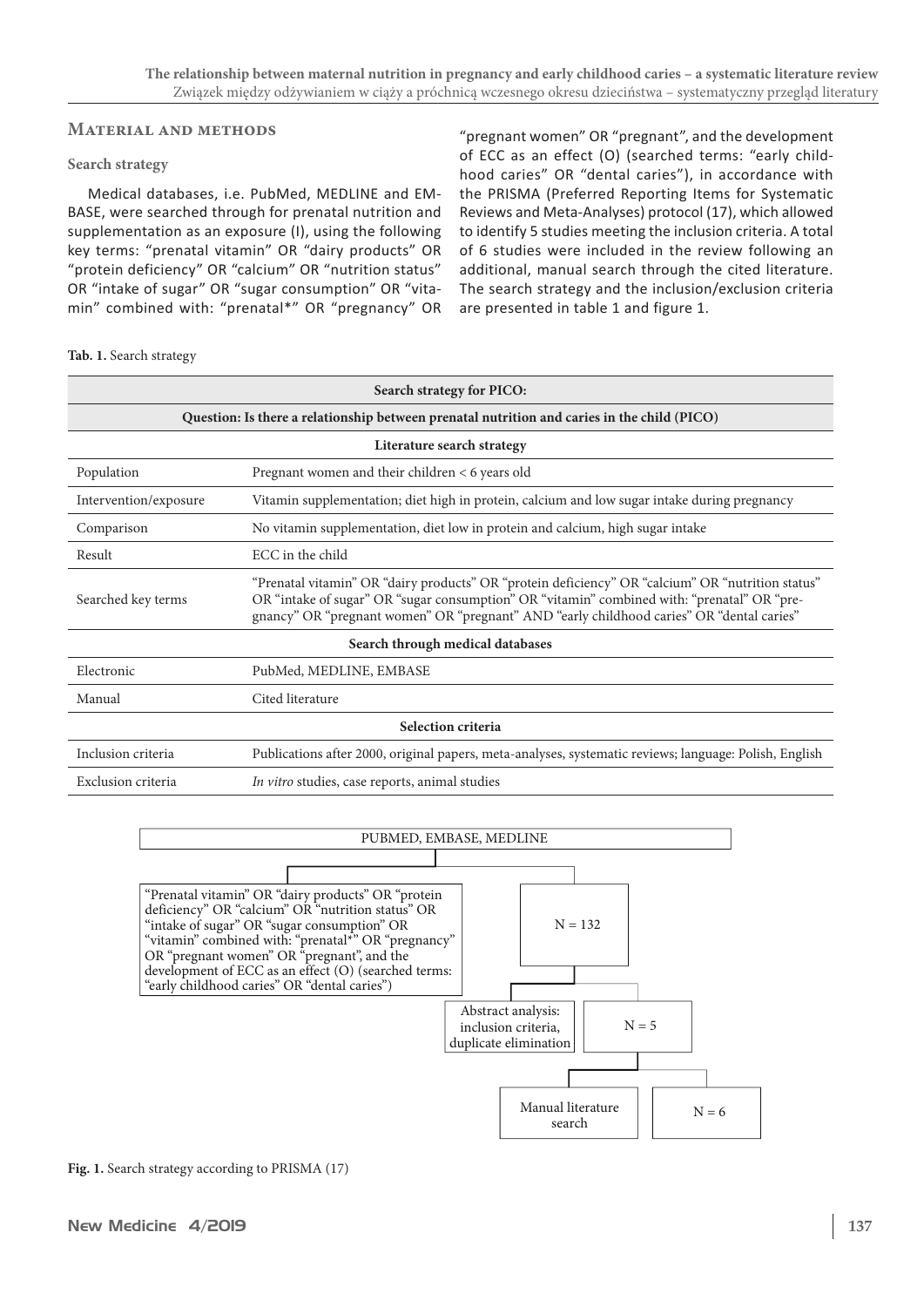**The quality and risk of bias assessment** 

The qualified studies were assessed independently by two investigators using the The Risk Of Bias In Non-randomized Studies – of Interventions (ROBINS-I) assessment tool ver. 1.08.2016 (18). Also, the quality was evaluated based on the Newcastle Ottawa Scale (19). Contentious issues were discussed. Final assessment was performed jointly by all investigators involved. Key factors potentially disturbing study results, i.e. the socioeconomic status, age, maternal education, the course of pregnancy (maternal comorbidities, preterm birth, low birth weight), the number of teeth in a child, dietary exposure to sugars, the lack of calibration of the investigators, dental assessment in daylight with no previous dental surface cleaning, the lack of radiological assessment, were identified based on the literature. Each study was briefly characterised (country, type of study, age and number of participants, definition of intervention/exposure and final result, findings, conclusions and confounders).

### **Results**

#### **Database search findings**

The electronic search through databases and the manual search through literature allowed to identify 6 studies meeting the inclusion criteria.

#### **Characteristics of the works**

Four prospective cohort studies, a longitudinal observational study and a retrospective cohort study were included in the analysis. The discussed works are summarised in table 2.

The included studies evaluated the relationship between ECC and vitamin D levels/diary intake (n = 3) (20-22), calcium supplementation/dairy intake (n = 2) (23, 24) and high sugar intake  $(n = 1)$  (25).

Three studies evaluated prenatal vitamin D levels and the risk of ECC. Schroth et al. demonstrated a statistically significant negative correlation between serum maternal

#### **Tab. 2.** Characteristics of the analysed studies

| Study/authors,<br>year, country       | Type of study,<br>participants                                                                                                                                                                                                                                                                                                                                                                                                                                                                      | <b>Results</b>                                                                                                                                                                                                                      | <b>Conclusions</b>                                                                           | <b>Factors affecting quality</b>                                                                                                                                                                                                                                                                                                                                                   |
|---------------------------------------|-----------------------------------------------------------------------------------------------------------------------------------------------------------------------------------------------------------------------------------------------------------------------------------------------------------------------------------------------------------------------------------------------------------------------------------------------------------------------------------------------------|-------------------------------------------------------------------------------------------------------------------------------------------------------------------------------------------------------------------------------------|----------------------------------------------------------------------------------------------|------------------------------------------------------------------------------------------------------------------------------------------------------------------------------------------------------------------------------------------------------------------------------------------------------------------------------------------------------------------------------------|
| Schroth et al.<br>2014 (20)<br>Canada | A prospective cohort<br>study; determination of<br>25(OH)D, total calcium,<br>phosphorus and alkaline<br>phosphatase serum levels<br>in the second/early third<br>trimester ( $n = 200$ ); dental<br>evaluation in 135 children<br>aged up to 1 year $(64%)$ ;<br>dmft assessment, $d = non-$<br>-cavity and cavity decay;<br>ECC confounders con-<br>trolled in multiple logistic<br>regression analysis: socio-<br>economic factors, infant<br>feeding practices, season<br>and enamel hypoplasia | 32.5% of women with<br>25(OH)D deficiency,<br>36% of children with ECC;<br>higher d component in<br>children whose mothers<br>had lower 25(OH)D levels;<br>ECC more common in<br>children whose mothers<br>had lower 25(OH)D levels | Prenatal vitamin D<br>deficiency increases<br>the risk of ECC                                | No randomisation<br>Confounders<br>$\overline{\phantom{0}}$<br>Unrepresentative study<br>$\overline{\phantom{0}}$<br>group, large proportion<br>of lost patients<br>No justification for the<br>sample size<br>No calibration of<br>investigators or the<br>assessment of Kappa<br>compatibility index                                                                             |
| Tanaka et al.<br>2015 (21)<br>Japan   | A prospective cohort<br>study; dmft assessment<br>at 36-46 months of age in<br>1210 children of mo-<br>thers participating in a<br>questionnaire assessing<br>dietary vitamin D intake<br>based on a 1-month die-<br>tary diary; dental status<br>copied from child's dental<br>health records by parents                                                                                                                                                                                           | A 6% reduction in the risk<br>of ECC with increased in-<br>take of vitamin D per each<br>microgram per day                                                                                                                          | Increased maternal<br>prenatal vitamin D<br>intake reduced<br>the risk of ECC in<br>children | No randomisation<br>Confounders<br>$\overline{\phantom{0}}$<br>Study group unrepresen-<br>tative for the Japanese<br>population<br>Large proportion of lost<br>patients<br>- No calibration of<br>investigators or the<br>assessment of Kappa<br>compatibility index for<br>dentists<br>Data from the study<br>were copied by mo-<br>thers - possible mista-<br>kes/distorted data |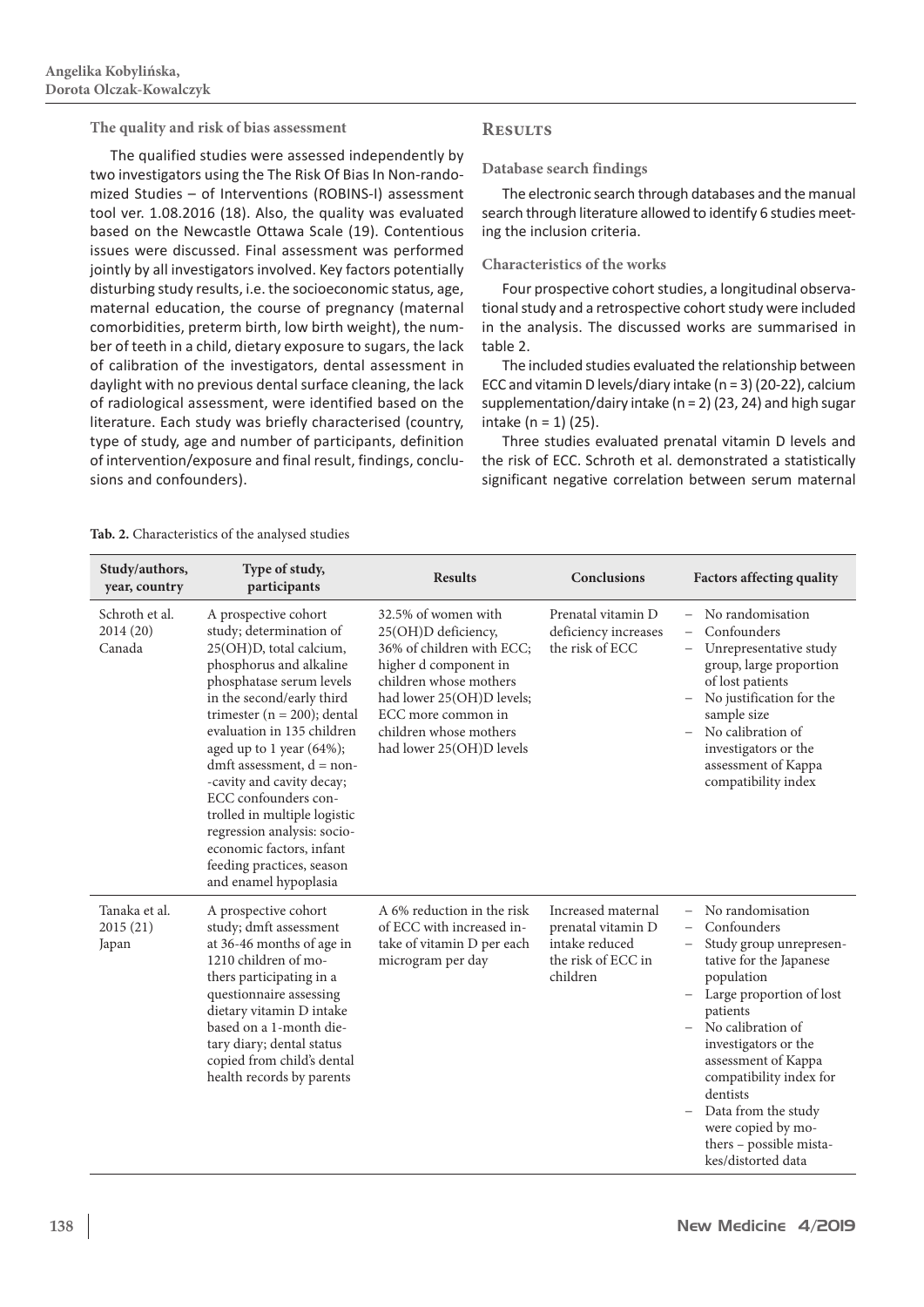### **Tab. 2.** c.d.

| Study/authors,<br>year, country              | Type of study,<br>participants                                                                                                                                                                                                                                                                                                                                                                                                                | <b>Results</b>                                                                                                                                                                                                                                                                                                                                                                                                                                                                                                                                                                                                                                                                                                                                                                                                                                                      | Conclusions                                                                                                                                                                                                                 | <b>Factors affecting quality</b>                                                                                                                                                                                                                                                                                                                                            |
|----------------------------------------------|-----------------------------------------------------------------------------------------------------------------------------------------------------------------------------------------------------------------------------------------------------------------------------------------------------------------------------------------------------------------------------------------------------------------------------------------------|---------------------------------------------------------------------------------------------------------------------------------------------------------------------------------------------------------------------------------------------------------------------------------------------------------------------------------------------------------------------------------------------------------------------------------------------------------------------------------------------------------------------------------------------------------------------------------------------------------------------------------------------------------------------------------------------------------------------------------------------------------------------------------------------------------------------------------------------------------------------|-----------------------------------------------------------------------------------------------------------------------------------------------------------------------------------------------------------------------------|-----------------------------------------------------------------------------------------------------------------------------------------------------------------------------------------------------------------------------------------------------------------------------------------------------------------------------------------------------------------------------|
| Singleton et al.<br>2019 (22)<br>USA, Alaska | A retrospective cohort<br>study; 76 prenatal mother/<br>infant pairs with prenatal<br>blood $\geq$ 16 week of gesta-<br>tion and 57 infants with<br>cord blood assessed for<br>vitamin D level; dmft sco-<br>res of children aged 12-35<br>months and 36-59 months<br>calculated using electronic<br>dental records. Controlled<br>confounders: breastfe-<br>eding, gestational age and<br>birth weight, maternal age,<br>smoking             | Children 12 to 35 months<br>of age with deficient cord<br>blood (25(OH)D)<br>< 30 nmol/L) had a mean<br>dmft score twice as high as<br>children who were nonde-<br>ficient at birth (9.3 vs. 4.7;<br>$P = 0.002$ ). No significant<br>difference in mean dmft<br>scores for children aged 36<br>to 59 months with deficient<br>versus nondeficient cord<br>blood 25(OH)D (10.9 vs.<br>$8.7; P = 0.14$ ). No signi-<br>ficant difference in mean<br>dmft scores for children<br>aged 12 to 35 months who-<br>se mothers had sufficient<br>$(\geq 50 \text{ nmol/L})$ v. insuffi-<br>cient (< 50 to $\geq$ 30 nmol/L)<br>25(OH)D during prenatal<br>visits $(9.0 \text{ vs. } 7.4; P = 0.48)$ .<br>Children with deficient<br>vitamin D levels in cord<br>blood had a dmft score<br>at 12 to 35 months 2-fold<br>higher than children with<br>nondeficient cord blood | Prenatal vitamin D<br>levels may influ-<br>ence the primary<br>dentition<br>and the develop-<br>ment of ECC.<br>Improving vitamin<br>D status in pregnant<br>women might affect<br>ECC rates in their<br>infants            | Low sample size<br>$-$<br>No adjustment for con-<br>founding factors: dental<br>hygiene, sugar-sweete-<br>ned beverage use, access<br>to running water                                                                                                                                                                                                                      |
| Thitasomakul<br>et al. 2009 (23)<br>Thailand | 495 children aged 9, 12<br>and 18 months were exa-<br>mined; data regarding mo-<br>thers and hygiene/dietary<br>behaviours were acquired<br>during qualification in the<br>2 <sup>nd</sup> trimester of pregnan-<br>cy and during follow-up<br>visits of children                                                                                                                                                                             | Increase in caries between<br>9 and 12 months of age<br>$= 1.1 \ (\pm 2.6)$ , higher in<br>children whose mothers<br>did not supplement Ca<br>and did not consume milk<br>on a daily basis during<br>pregnancy; breastfed.<br>Increased caries between<br>12 and 18 months of age<br>$= 4.2 \ (\pm 5.1)$ , higher in<br>breastfed children and<br>children consuming sugar-<br>-containing snacks                                                                                                                                                                                                                                                                                                                                                                                                                                                                   | A relationship<br>was demonstrated<br>between the lack<br>of prenatal calcium<br>supplementation<br>and breastfeeding<br>and increased caries<br>in children<br>up to 18 months old                                         | - No randomisation<br>Confounders present<br>No justification for the<br>$\overline{\phantom{0}}$<br>sample size                                                                                                                                                                                                                                                            |
| Tanaka et al.<br>2012(24)<br>Japan           | 315 mother-child pairs;<br>a retrospective dietary<br>diary kept by a pregnant<br>woman and regarding the<br>preceding month (dairy<br>products: milk, yoghurt,<br>cheeses) and data on<br>maternal age, course of<br>pregnancy, education,<br>socio-economic status,<br>habits, breastfeeding,<br>hygiene, fluoride prophy-<br>laxis and child's nutrition;<br>dental evaluation - df<br>$(41-50$ months of age)<br>performed by a hygienist | 23.5% of children with<br>ECC; mean $df = 0.87$ ;<br>tooth brushing 2 x in 46%<br>of children, fluoride pro-<br>phylaxis in 83%; a negative<br>correlation between the<br>amount of consumed che-<br>ese and the risk of ECC                                                                                                                                                                                                                                                                                                                                                                                                                                                                                                                                                                                                                                        | The more cheese<br>consumed during<br>pregnancy, the<br>lower the risk of<br>ECC.<br>A tendency for<br>reduced risk of<br>ECC with increased<br>intake of dairy<br>products, yoghurts;<br>insignificant milk<br>consumption | No randomisation<br>No evaluation of<br>nutrition assessment<br>questionnaire<br>Confounders<br>-<br>Unrepresentative study<br>group - a large propor-<br>tion of group lost for the<br>final examination<br>No justification for the<br>sample size<br>No calibration of<br>$\overline{\phantom{0}}$<br>investigators or the<br>assessment of Kappa<br>compatibility index |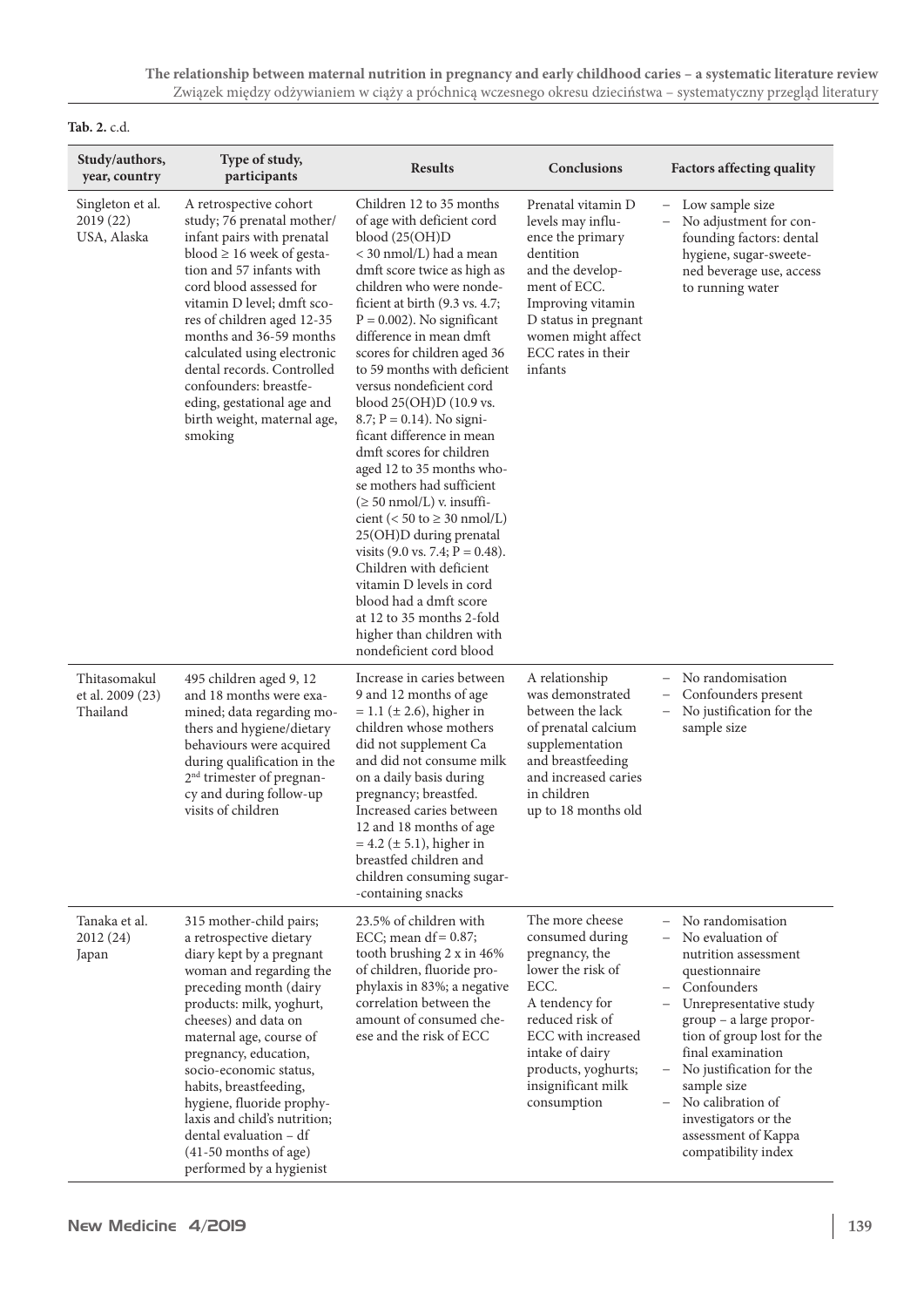#### **Tab. 2.** c.d.

| Study/authors,<br>year, country    | Type of study,<br>participants                                                                                                                                                                                                                                                                                                                                                                                                                                                       | <b>Results</b>                                                                                                                                                                                                                                                                                                                                     | <b>Conclusions</b>                                                                                                                                        | <b>Factors affecting quality</b>                                                                                                                                                                                                                                                                                                                             |
|------------------------------------|--------------------------------------------------------------------------------------------------------------------------------------------------------------------------------------------------------------------------------------------------------------------------------------------------------------------------------------------------------------------------------------------------------------------------------------------------------------------------------------|----------------------------------------------------------------------------------------------------------------------------------------------------------------------------------------------------------------------------------------------------------------------------------------------------------------------------------------------------|-----------------------------------------------------------------------------------------------------------------------------------------------------------|--------------------------------------------------------------------------------------------------------------------------------------------------------------------------------------------------------------------------------------------------------------------------------------------------------------------------------------------------------------|
| Wigen et al.<br>2011(25)<br>Norway | A prospective cohort<br>study; 1348 mother-child<br>pairs; dmft assessed by<br>hygienists without cali-<br>bration in a dental office<br>setting; X-ray if indicated;<br>$d =$ cavitated carious<br>lesions; a questionna-<br>ire in pregnancy and at<br>18 months of age as well<br>as dental visit at the age<br>of 5 years (maternal he-<br>alth, lifestyle and habits).<br>Prenatal nutrition -<br>a questionnaire of daily<br>nutrient intake: sugars,<br>fats and total energy | 11% of 5-year-olds had<br>$d > 0$ ; the risk of ECC<br>was higher in non-We-<br>stern children (OR 5.0),<br>children of mothers with<br>overweight (OR 2.4),<br>obesity (OR 1.5), low level<br>of education (OR 2.0),<br>smoking habits (OR 1.9),<br>higher sugar (OR 1.6) and<br>fat intake (OR 1.6) as well<br>as asthma and allergy<br>(OR 1.4) | Multivariate regres-<br>sion analysis: mater-<br>nal obesity and high<br>dietary sugar and<br>fat intake increase<br>the risk of caries in<br>5-year-olds | No calibration of hygie-<br>$\overline{\phantom{0}}$<br>nists<br>Assessment of investiga-<br>$\qquad \qquad -$<br>tor compliance only for<br>$X$ -ray<br>Confounders<br>$\overline{\phantom{0}}$<br>Preterm children and<br>-<br>children with low<br>births weight were not<br>excluded<br>Possible underestima-<br>tion of dietary question-<br>naire data |

25(OH)D – 25-hydroxycholecalciferol; df – the number of decayed or filled deciduous teeth; dmft – the number of decayed, missing or filled deciduous teeth; d – the number of decayed deciduous teeth; OR – odds ratio

vitamin D (25(OH)D) precursor levels and the rates of ECC among children from an Aboriginal community in Canada (20). Among 200 pregnant women, 25(OH)D deficiency (< 35 nmol/L) was found in 32.5%; caries was detected in their children more frequently compared to those whose mothers had 25(OH)D levels > 75 nmol/L. Tanaka et al. conducted a prospective cohort study in 1,210 children (36-46 months old) of Japanese mothers participating in a questionnaire, which assessed their dietary intake of vitamin D based on a 1-month food frequency questionnaire (FFQ) (21). The authors observed a 6% reduction in the risk of ECC with increased maternal vitamin D intake per every microgram per day. Singleton et al. used prenatal blood samples drawn at 16 week of gestation or later and cord blood drawn at birth for the analysis of vitamin D levels and electronic dental records to calculate dmft scores in children aged 12- 35 months and 36-59 months in Alaska (22). They observed a 2-fold higher dmft scores at 12 to 35 months in children with deficient vitamin D levels in cord blood (22).

Two studies evaluated calcium supplementation and dietary intake and ECC (23, 24). Thitasomakul et al. examined 495 children aged 9, 12 and 18 months and observed increased caries between 9 and 12 months of age in children whose mothers reported lack of calcium supplementation and non-daily milk consumption during pregnancy (23). Tanaka et al. assessed prenatal dietary intake of dairy and calcium products in 315 Japanese mother-child pairs based on a dietary questionnaire including the total intake of dairy products (milk, yoghurts and cheese) (24). A statistically significant negative correlation with the risk of ECC at an average age of 41-50 months was reported in children of

mothers with high prenatal consumption of cheese. It was observed that the risk of ECC in children decreased with higher consumption of cheese, whereas the negative correlation between consumption of dairy products, calcium and yoghurts was at the limit of statistical significance. No correlation was found between maternal intake of milk and ECC in the child.

One study determined the relationship between ECC and maternal obesity, combined with high dietary intake of sugar and fat. Wigen et al. demonstrated a higher risk of ECC in children from families of non-Western origin (OR 5.0), children of mothers with overweight (OR 2.4) or obesity (OR 1.5), low education (OR 2.0), smoking habits(OR 1.9), higher sugar (OR 1.6) and fat (OR 1.6) intake, as well as asthma or allergy (OR 1.4), based on a prospective cohort study in 1348 mother-child pairs in Norway, which involved a questionnaire (eating habits, lifestyle, habits) for pregnancy and 18-month-year-old child and dental evaluation in 5-year-old children (25).

#### **Bias and quality assessment**

Bias evaluation is presented in table 3. Four works were considered to be of good quality (NOS > 6) and two other of medium quality (tab. 4). The analysed studies had a risk of data distortion due to methodological limitations and confounders.

#### **Discussion**

D-hypovitaminosis is associated with an increased risk of mineralisation disorders and enamel hypoplasia, which are well documented risk factors for ECC (26-28).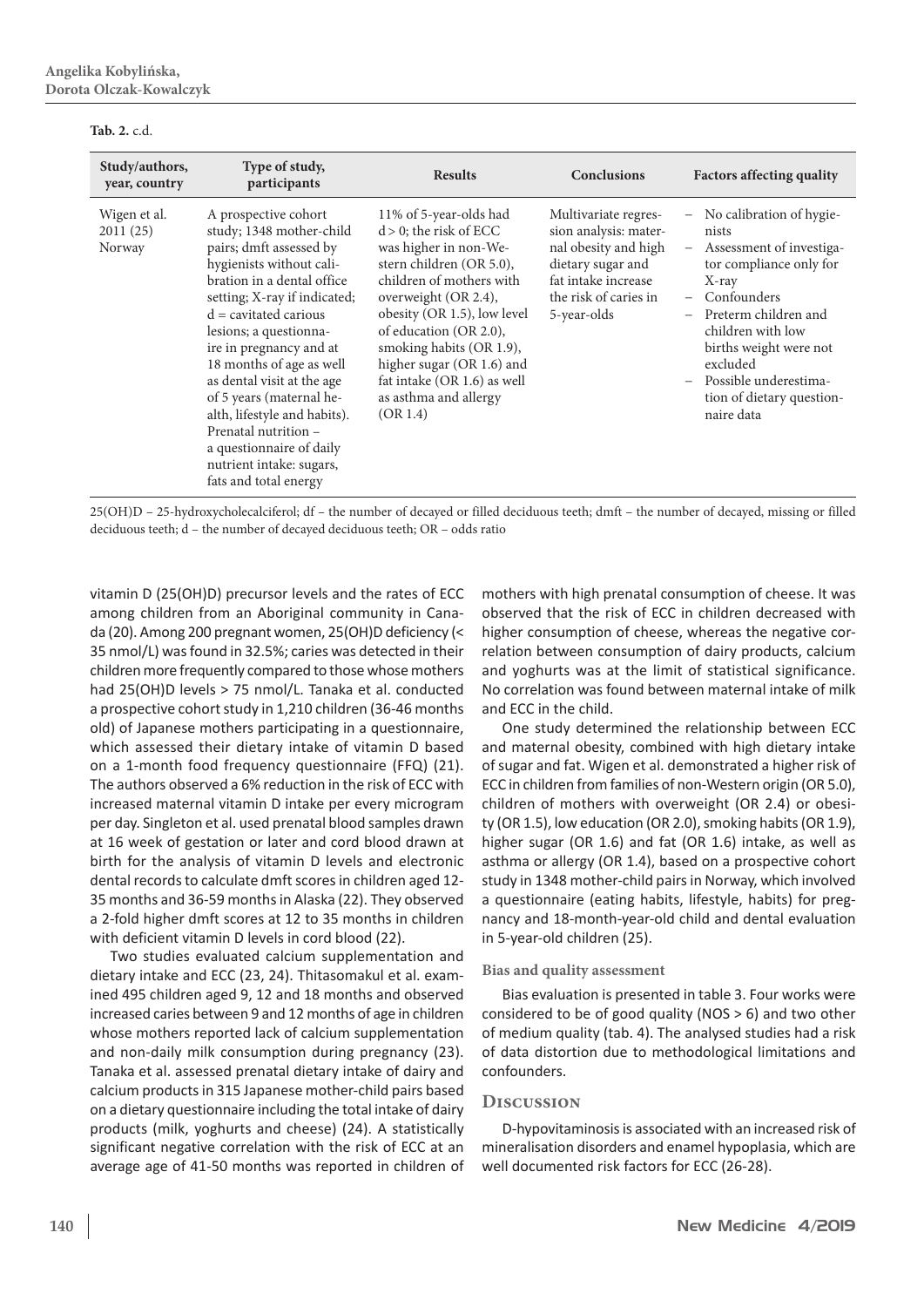| <b>Study</b>                     | <b>Bias due to</b><br>confounding | <b>Bias</b> in<br>selection of<br>participants | <b>Bias</b> in<br>classification<br>of<br>interventions | Bias due<br>to missing<br>data | <b>Bias</b> in<br>measurement<br>of outcomes | <b>Bias</b> in<br>selection of<br>the reported<br>result | <b>Risk of bias</b><br>judgement |
|----------------------------------|-----------------------------------|------------------------------------------------|---------------------------------------------------------|--------------------------------|----------------------------------------------|----------------------------------------------------------|----------------------------------|
| Schroth et al.<br>2014(20)       | Y                                 | Y                                              | N                                                       | N                              | N                                            | N                                                        | Y                                |
| Tanaka et al.<br>2015(21)        | Y                                 | Y                                              | Y                                                       | Y                              | Y                                            | Y                                                        | Y                                |
| Singleton et al.<br>2019(22)     | Y                                 | Y                                              | Y                                                       | N                              | N                                            | N                                                        | Y                                |
| Thitasomakul<br>et al. 2009 (23) | Y                                 | Y                                              | Y                                                       | Y                              | Y                                            | Y                                                        | Y                                |
| Tanaka et al.<br>2012(24)        | Y                                 | Y                                              | Y                                                       | $\mathbf N$                    | Y                                            | Y                                                        | Y                                |
| Wigen et al.<br>2011(25)         | Y                                 | N                                              | Υ                                                       | N                              | Y                                            | Y                                                        | Y                                |

**Tab. 3.** Assessment of the risk of bias according to The Risk Of Bias In Non-randomised Studies – of Interventions (ROBINS-I) assessment tool (18)

 $Y$  (yes) /  $N$  (no)

**Tab. 4.** Quality assessment according to Newcastle-Ottawa Scale (19)

| Study                           | Selection | Comparability | Outcome | Score |
|---------------------------------|-----------|---------------|---------|-------|
| Schroth et al.<br>2014(20)      | $***$     | $\ast$        | $**$    | 6     |
| Tanaka et al.<br>2015(21)       | $***$     | $**$          | $***$   | 8     |
| Singleton et al.<br>2019(22)    | $***$     | $**$          | $***$   | 8     |
| Thitasomakul et al.<br>2009(23) | $***$     | $\star$       | $**$    | 6     |
| Tanaka et al.<br>2012(24)       | $***$     | $\ast$        | $**$    | 6     |
| Wigen et al.<br>2011(25)        | $***$     | $\ast$        | $***$   | 8     |

Studies exploring the correlation between maternal vitamin D level and ECC demonstrated that ECC incidence is greater in children of mothers with low level of vitamin D and low dairy intake, but due to methodological aspects (evaluation of serum maternal vitamin D level or vitamin D level in cord blood v. dietary questionnaire), they cannot be compared (20-22). Moreover, Schroth et al. (20) conducted their among Aboriginal women with low socioeconomic status, therefore the results cannot be extrapolated to the entire population. The questionnaire did not include all risk factors for ECC, thus an assessment of confounders was not possible. Singleton et al. we were not able to adjust for key confounding factors such as dental hygiene, sugar-sweetened beverage use, or access to running water, which affect dental caries (22).

The mechanism of action of low vitamin D precursor level in the period of deciduous mineralisation has not been explained. The authors suggest that enamel developing in such an environment is less resistant to acids. In analysed studies the influence of vitamin D was considered only in relation to mineralised tooth tissue (prenatal mineralisation). However, low level of (25(OH)D) is associated with immunodeficiency (29, 30), which may affect the environment of maternal oral cavity in favour of cariogenic micro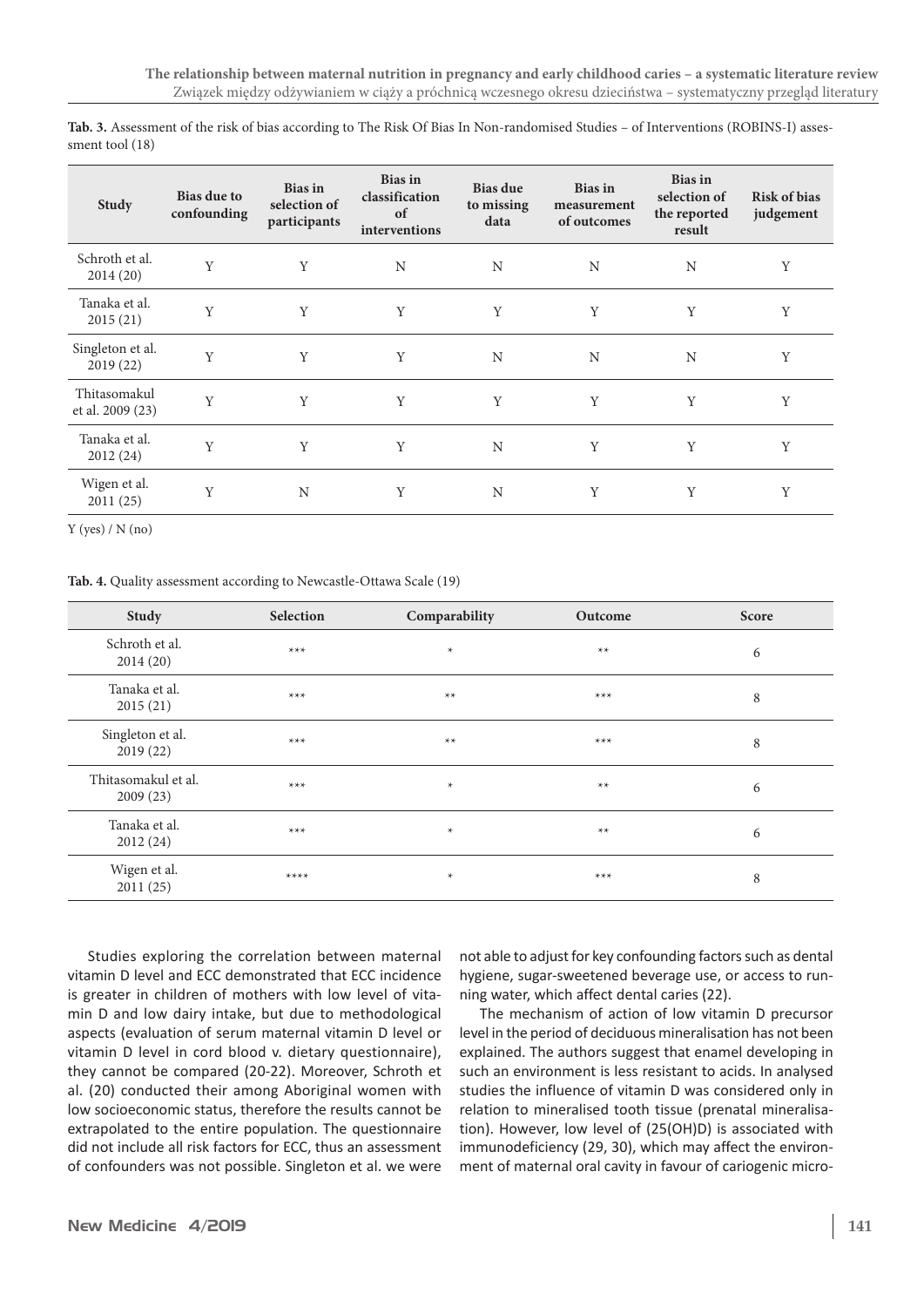flora. High maternal levels of oral bacteria is a risk factor of early transmission of cariopathogens to oral cavity of a child and ECC (31, 32). The impact of vitamin D level and oral bacterial load of pregnant women and ECC has not yet been investigated.

The normal level of calcium in blood plasma and Ca/P ratio is particularly important during odontogenesis and skeletal development. Calcium deficiency impedes mineralisation of forming hard tissues of the teeth. Mineralisation of primary dentition begins ca. 13 weeks of gestation, permanent teeth – perinatally. The mature enamel in erupted teeth is not remodelled during an individual's life. Hypocalcaemia during pregnancy and in the first years of a child's life may be the cause of developmental defect – hypomineralisation of enamel and dentin (27, 30, 33-38). Studies of enamel of hypomineralised teeth showed a higher content of carbon and a lower content of calcium and phosphorus in comparison with normal enamel (38). Calcium deficiency is also conducive to reducing the size of the teeth, shortening their roots as well as delaying tooth eruption and premature exfoliation of milk teeth (33-36). In addition, hypocalcaemia at the time of odontogenesis promotes the accumulation of lead in the tissues of the teeth, which is the cause of their greater susceptibility to decay (39). The degree of mineralisation of dental tissues determines their sensitivity to bacterial and non-bacterial acids as well as mechanical factors. Teeth containing insufficient amount of minerals are more susceptible to decay, erosion and mechanical wear (27, 30).

The studies assessing calcium supplementation and dairy intake in pregnancy and ECC demonstrated a decreased risk of ECC with higher dairy consumption (23, 24). The mechanism underlying the effects of dairy intake on child's dentition remains unexplained; it has been suggested that an increased intake of dairy products increases total level of body calcium. However, the lack of calcium supplementation during pregnancy does not necessarily mean that serum calcium levels are low. The presented studies are also affected by multiple confounders and thus should be interpreted with caution. In the study of Thitasomakul et al. a high proportion of mothers (35%) admitted that they did not brush their children's teeth until participation in the

study at the age of 9 months; no information was provided on the use of toothpaste or other fluorine-containing products(23). Tanaka et al. collected questionnaires via e-mail and the results might prove to be false due to the tendency to respond in line with the expectations of researchers as they determined the frequency of consumption of dairy products only in the preceding month, which does not reflect the nutritional pattern throughout pregnancy (24). Dental evaluation was performed by hygienists trained in the detection of caries, however, with no calibration or an assessment of the Kappa (compatibility) factor or an X-ray evaluation of caries on interproximal surfaces – therefore the rates of caries could be underestimated. The study group was characterised by a higher education level compared to the general Japanese population, which could have influenced the level of health awareness and may account for the 50% lower percentage of children with ECC compared to population data.

Apart from changes in appetite control, neuroendocrine function and metabolism, consuming a large amount of sugars during pregnancy promotes the child's preference for sweet taste by stimulating taste buds in the developing fetus (40, 41). Frequent and high carbohydrate intake may increase cariogenic bacteria counts in maternal oral cavity and increase the risk of early transmission of *Streptococcus mutans*. Wigen et al. demonstrated a higher risk of ECC in children of obese mothers, and those who reported higher sugar and fat intake (25). Limitations of the study are as follows: dental status assessment by hygienists with no calibration. Tooth decay was diagnosed when a cavity was identified, therefore the percentage (11%) of children with caries ( $d > 0$ ) may be underestimated. The dietary questionnaire data may also be underestimated.

#### **Conclusions**

It was found, based on the review, that increased maternal intake of vitamin D, dairy products, yoghurts and cheese during pregnancy as well as calcium supplementation are important factors reducing the risk of caries in children. The risk of ECC is increased in the case of maternal vitamin D deficiency and the lack of calcium supplementation as well as diet rich in fatty acids and carbohydrates.

#### **Conflict of interest Konflikt interesów**

None Brak konfliktu interesów

#### **References/Piśmiennictwo**

- 1. Jontell M, Linde A: Nutritional aspects on tooth formation. World Rev Nutr Diet 1986; 48: 114-136.
- 2. Karras SN, Fakhoury H, Muscogiuri G et al.: Maternal vitamin D levels during pregnancy and neonatal health: evidence to date and clinical implications. Ther Adv Musculoskelet Dis 2016; 8: 124-135.
- 3. Karras SN, Anagnostis P, Bili E et al.: Maternal vitamin D status in pregnancy and offspring bone development: the unmet needs of vitamin D era. Osteoporos Int 2014; 25: 795-805.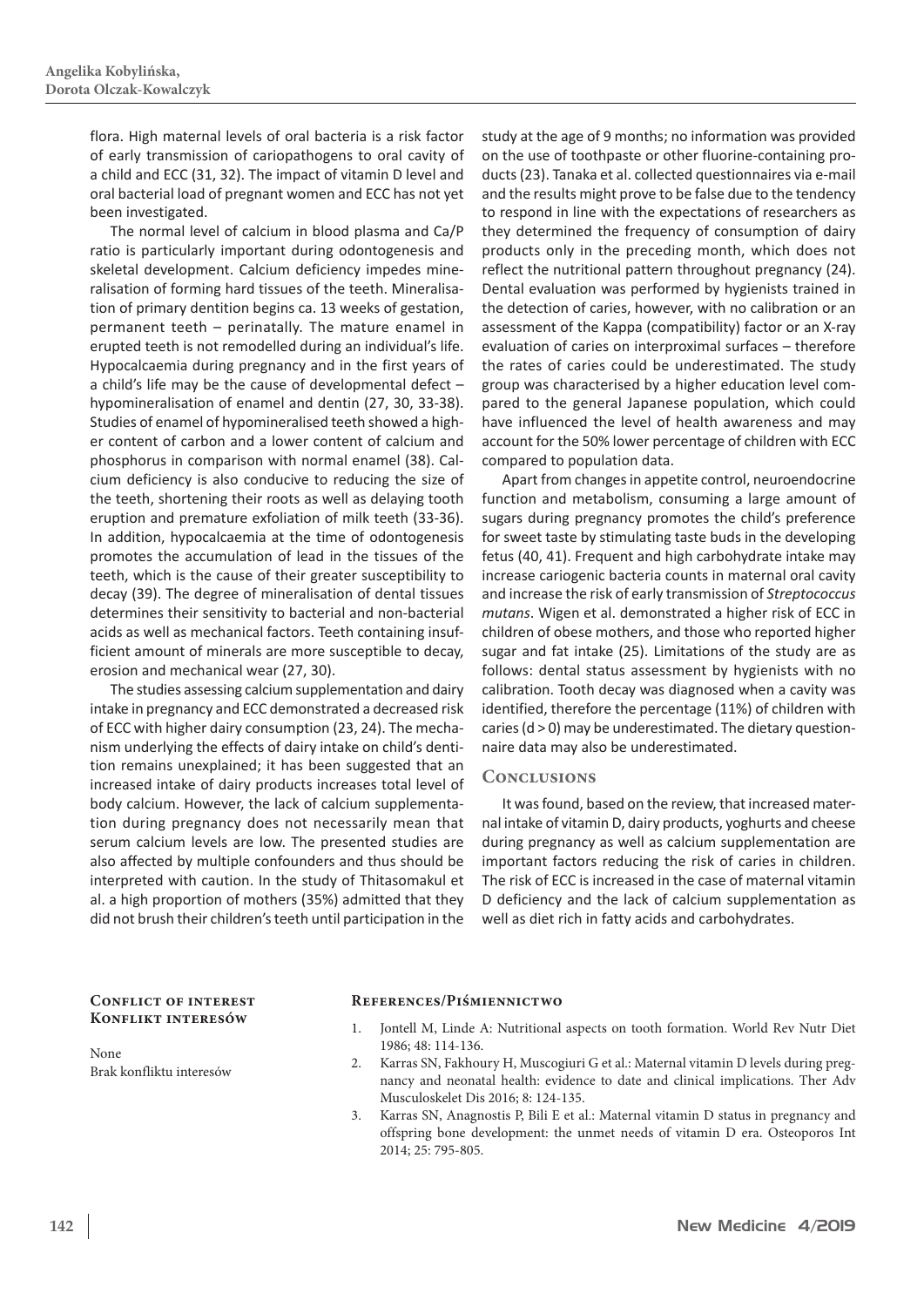#### **Correspondence Adres do korespondencji**

\*Angelika Kobylińska Zakład Stomatologii Dziecięcej Warszawski Uniwersytet Medyczny ul. Binieckiego 6, 02-097 Warszawa tel.: +48 (22) 116-64-24 angelika.kobylinska@wum.edu.pl

- 4. Grant CC, Stewart AW, Scragg R et al.: Vitamin D during pregnancy and infancy and infant serum 25-hydroxyvitamin D concentration. Pediatrics 2014; 133: e143-153.
- 5. Sablok A, Batra A, Thariani K et al.: Supplementation of vitamin D in pregnancy and its correlation with feto-maternal outcome. Clin Endocrinol (Oxf) 2015; 83: 536-541.
- 6. Galthen-Sørensen M, Andersen LB, Sperling L et al.: Maternal 25-hydroxyvitamin D level and fetal bone growth assessed by ultrasound: a systematic review. Ultrasound Obstet Gynecol 2014; 44: 633-640.
- 7. Armstrong WD: An evaluation of the roles of vitamins and minerals in the control of caries. J Dent Res 1948; 27: 376-396.
- 8. Winter GB: Maternal nutritional requirements in relation to the subsequent development of teeth in children. J Hum Nutr 1976; 30: 93-99.
- 9. Schroth RJ, Smith PJ, Whalen JC et al.: Prevalence of caries among preschool-aged children in a northern Manitoba community. J Can Dent Assoc 2005; 71: 27.
- 10. Belizán JM, Villar J, Bergel E et al.: Long term effect of calcium supplementation during pregnancy on the blood pressure of offspring: follow up of a randomised controlled trial. BMJ 1997; 315: 281-285.
- 11. Shiell AW, Campbell DM, Hall MH et al.: Diet in late pregnancy and glucose-insulin metabolism of the offspring 40 years later. BJOG 2000; 107: 890-895.
- 12. Bergel E, Belizán JM: A deficient maternal calcium intake during pregnancy increases blood pressure of the offspring in adult rats. BJOG 2002; 109: 540-545.
- 13. Morley R, Carlin JB, Dwyer T: Maternal calcium supplementation and cardiovascular risk factors in twin offspring. Int J Epidemiol 2004; 33: 1304-1309.
- 14. Zemel MB, Miller SL: Dietary calcium and dairy modulation of adiposity and obesity risk. Nutr Rev 2004; 62: 125-131.
- 15. Armitage JA, Poston L, Taylor PD: Developmental origins of obesity and the metabolic syndrome: the role of maternal obesity. Front Horm Res 2008; 36: 73-84.
- 16. Oliveria SA, Ellison RC, Moore LL et al.: Parent-child relationships in nutrient intake: the Framingham Children's Study. Am J Clin Nutr 1992; 56: 593-598.
- 17. Moher D, Liberati A, Tetzlaff J et al.; PRISMA Group: Preferred reporting items for systematic reviews and meta-analyses: the PRISMA statement. PLoS Med 2009; 6: e1000097.
- 18. Sterne JAC, Hernán MA, Reeves BC et al.: ROBINS-I: a tool for assessing risk of bias in non-randomized studies of interventions. BMJ 2016; 355: i4919.
- 19. Wells GA, Shea B, O'Connell D et al.: The Newcastle-Ottawa Scale (NOS) for assessing the quality of nonrandomised studies in meta-analyses; www.ohri.ca/programs/ clinical\_epidemiology/oxford.asp (data dostępu: 11.10.2018).
- 20. Schroth RJ, Lavelle C, Tate R et al.: Prenatal vitamin D and dental caries in infants. Pediatrics 2014; 133: e1277-e1284.
- 21. Tanaka K, Hitsumoto S, Miyake Y et al.: Higher vitamin D intake during pregnancy is associated with reduced risk of dental caries in young Japanese children. Ann Epidemiol 2015; 25: 620-625.
- 22. Singleton R, Day G, Thomas T et al.: Association of Maternal Vitamin D Deficiency with Early Childhood Caries. J Dent Res 2019; 98(5): 549-555.
- 23. Thitasomakul S, Piwat S, Thearmontree A et al.: Risks for early childhood caries analyzed by negative binomial models. J Dent Res 2009; 88: 137-141.
- 24. Tanaka K, Miyake Y, Sasaki S et al.: Dairy products and calcium intake during pregnancy and dental caries in children. Nutr J 2012; 11: 33.
- 25. Wigen TI, Wang NJ: Maternal health and lifestyle, and caries experience in preschool children. A longitudinal study from pregnancy to age 5 yr. Eur J Oral Sci 2011; 119: 463-468.
- 26. Halusic AM, Sepich VR, Shirley DC et al.: Calcium and Magnesium levels in primary tooth and genetic variation in enamel formation genes. Pediatr Dent 2014; 36(5): 384-388.
- 27. Michałek-Pasternak E, Andrzejuk M, Boguszewska-Gutenbaum H et al.: Hipomineralizacja trzonowcowo-siekaczowa. Przegląd piśmiennictwa. Nowa Stomatol 2013; 3: 115-119.
- 28. Baeke F, Takiishi T, Korf H et al.: Vitamin D: modulator of the immune system. Curr Opin Pharmacol 2010; 10(4): 482-496.
- 29. Hewison M: An update on vitamin D and human immunity. Clin Endocrinol (Oxf) 2012; 76(3): 315-325.